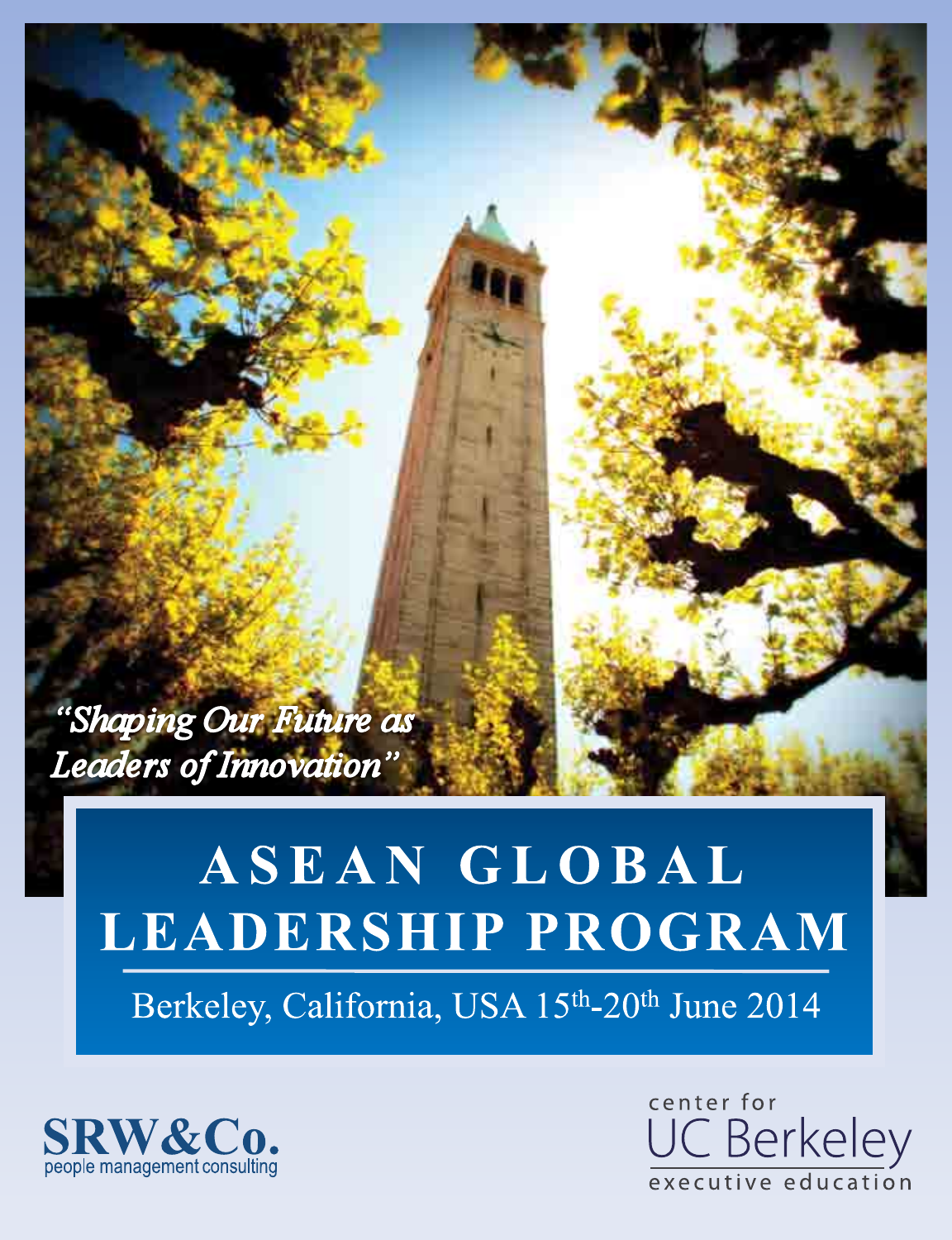1

"Shaping Our Future as Leaders of Innovation"

# CONTENT



*"The one universal imperative for every organization's progress - business, government and nonprofit alike - is innovation. The alternative is stagnation, and that's not acceptable for the customers, clients or societies those organizations serve. And the good news is that every organization has the best resource to respond to that innovation imperative: its people. It's the job of leaders to connect the two."*

*- John Danner - Program Director*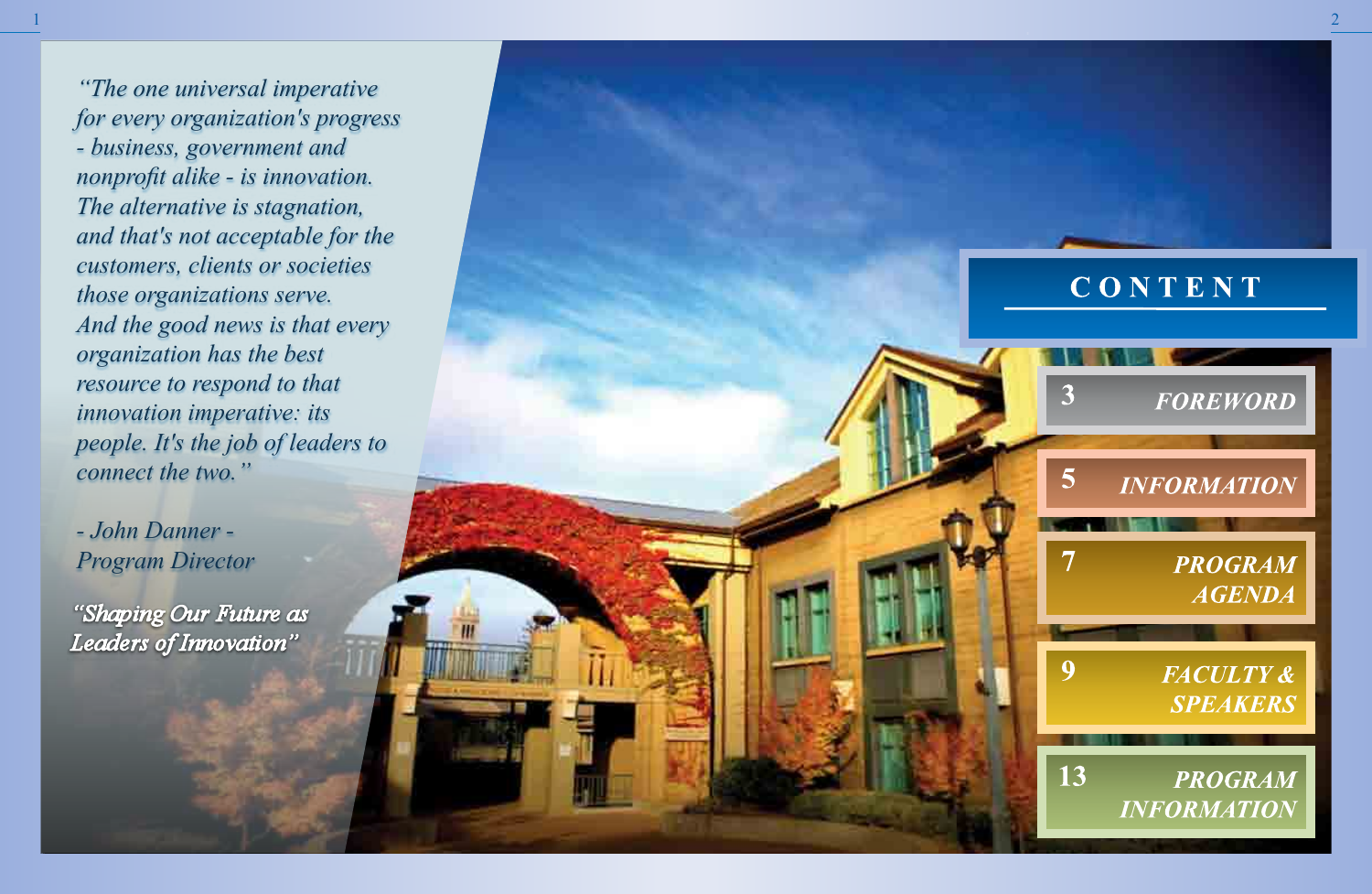

DANIEL WONG  $CHAIRMAN &$ **PARTNER**  $S R W & C \rho$ .

## **FROM THE CHAIRMAN & PARTNER OF SRW&Co.**

SRW&Co. is very pleased to collaborate with the UC Berkeley Center for Executive Education to launch the first custom-designed leadership development program for top executives and business entrepreneurs in the ASEAN region.

Aptly themed "Shaping Our Future as Leaders of Innovation", this inaugural program will focus on the key topic of Innovation in the globalization context. This is a topic that is very close to the hearts of the top executives and business entrepreneurs in the ASEAN region.

ASEAN as a regional economic bloc is undergoing tremendous changes and challenges revolving around globalization, innovation and entrepreneurship. Hence the program is very timely and relevant in addressing the many changes and challenges that require top executives and business entrepreneurs to adopt a global mindset that is open to innovative approaches and practices in building a sustainable business for their organisations.

The program is also an affirmation of our commitment to provide a world-class leadership development program customized to the needs and challenges unique to the ASEAN region. It complements the other ASEAN Global Leadership Programs that we are offering in collaboration with the other world class business schools. It also represents an excellent learning and networking opportunity for the participants from the ASEAN region, who bring with them tremendous insights through sharing their own unique experiences and knowledge in addressing the many challenges faced by their respective organizations and countries. The global faculty of UC Berkeley who will be facilitating this program will bring to bear the world class expertise both in terms of research and hands on practices for the benefit of the participants.

It is indeed our honour and pleasure in welcoming you to this premium leadership development program. You will enjoy a stimulating interactive learning experience toward applying the innovative design thinking tools and processes to build a sustainable business.



Innovation drives the modern enterprise. Leaders of successful firms thrive on capturing the opportunities created by new technologies, new markets, new customers, and new ways of doing business. In this custom-built program on innovation for ASEAN executives, we lead participants through various models of innovation in active use in Silicon Valley and the Bay Area. Over five days, distinguished Haas faculty take a deep dive into innovation's key drivers: collaboration, culture, experimentation, and customer insights. The curriculum includes opportunities to identify potential innovations, build a rapid prototype, pitch an idea, solve real problems in small groups, and visit prominent Bay Area companies. We look forward to welcoming you into the Berkeley network.



DEREK DEAN  $CEO$ **CENTER FOR** EXECUTIVE **EDUCATION** 



**JOHN DANNER** PROGRAM **DIRECTOR** 

# **FOREWORD**

## **FROM THE CEO OF UC BERKELEY CENTER FOR EXECUTIVE EDUCATION AND THE PROGRAM DIRECTOR**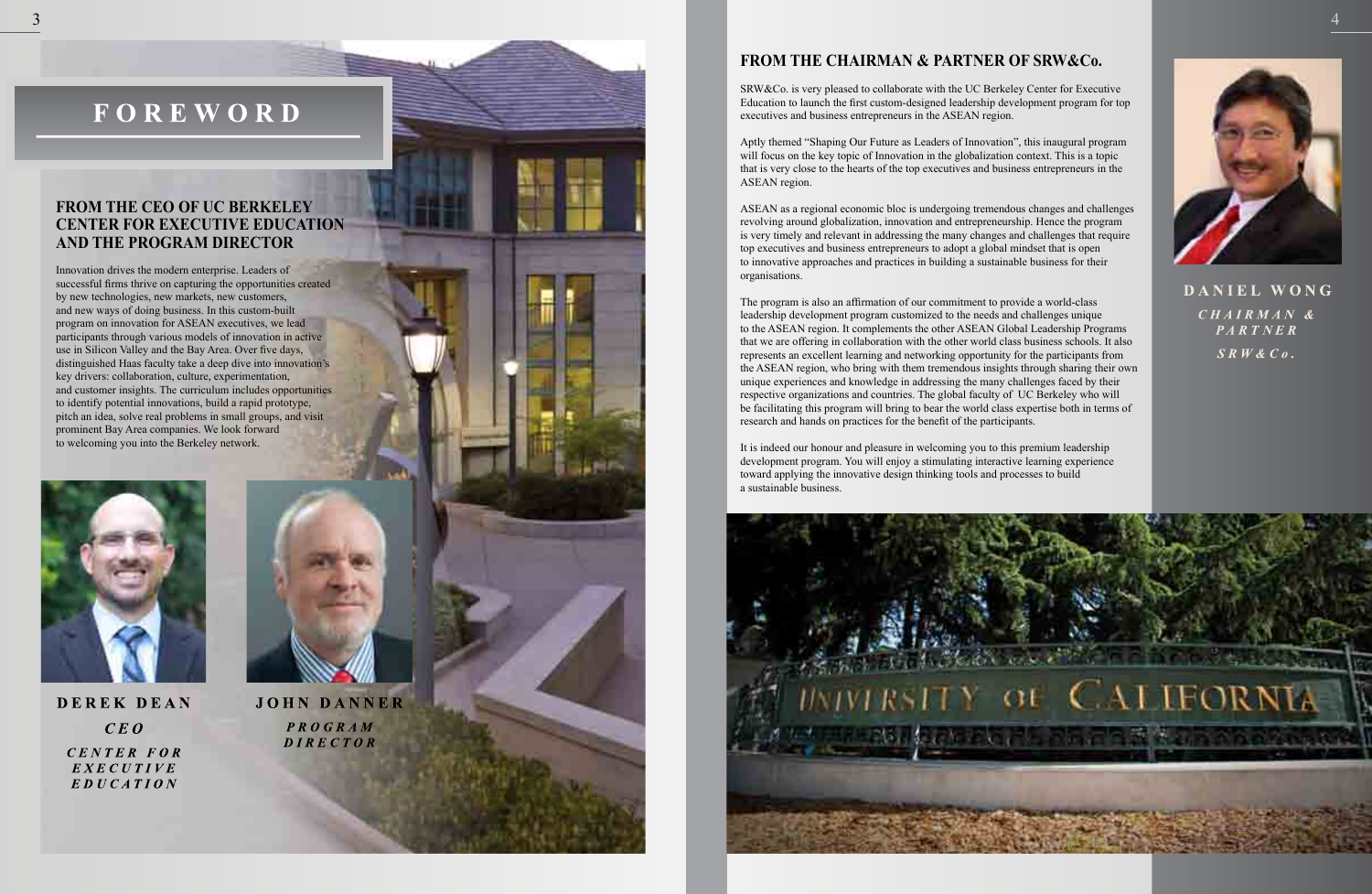# **INFORMATION**

WALTER A HAAS SCHOOL OF BUSINESS



6

# UC BERKELEY, CENTER FOR **EXECUTIVE EDUCATION**

The University of California's flagship campus at Berkeley is one of the preeminent universities in the world. A catalyst of economic growth and social innovation, the world-class institution is home to distinguished faculty (with 22 Nobel laureates to date), a stellar research library, a national laboratory and more than 350 academic programs. UC Berkeley ranks fifth among the world's top universities in the Times Higher Education magazine of Great Britain's "World Reputation Rankings."

As the second-oldest business school in the United States, the Haas School of Business at the University of California, Berkeley is one of the world's leading producers of new ideas and knowledge in all areas of business — which includes the distinction of having two of its faculty members receive the Nobel Prize in Economics over the past 20 years. The school offers outstanding management education to 2,200 undergraduate and graduate students each year who come from around the world to study in one of its six degree-granting programs. The school's mission is "to develop leaders who redefine how we do business."

The UC Berkeley Center for Executive Education offers a portfolio of programs developed by the most forward-thinking minds in academia and industry. We leverage resources all over campus and the Bay Area business environment to provide one of the most engaging educational experiences available to business executives. Our programs help professionals develop the skills and knowledge to embrace change and catalyze success in their industries.



SRW&Co. is a regional management consulting firm providing specialist services in designing and implementing a full range of integrated people management and development solutions. Our focus and goal is clear-to help our clients to improve their organizational performance through innovative and effective people management and development practices, which are customized to meet their specific needs and requirements.

Our consulting teams have extensive hands-on experiences working for many leading corporations ranging from global consulting firms, multinational companies, to large local conglomerates. Combining global best practices with local experiences and cultural understanding, we help many leading global and local companies in the Asia-Pacific region to develop and implement a full spectrum of integrated people management and development solutions. We bring with us best practices and research in the field of people management and development to support our custom designed work with clients in the region.

Our technical advisors are industry and business experts who have specialized knowledge and expertise in specific business functions and industries. We also collaborate with our strategic partners comprising leading consulting firms, world class universities and business schools and reputed local boutique consulting firms on a project basis. In fact, even some of our clients become our strategic partners which speak volumes of our partnership approach in working with our clients.

We believe, ultimately, it is the people who will make or break the company. Hence we adopt a balanced and holistic approach in our consulting framework and methodology by combining our technical strength in the custom design of the systems, methodologies and tools, and working on change management and communication to win over the hearts and minds of our clients in the effective implementation of the systems to deliver tangible results and value as expected. We believe the acid test of our deliverables in any consulting assignment lies in the effective implementation of the systems we designed. Hence our design has the built-in implementation module as an integral part of the solution we offer to our clients which is a hallmark of our bench-strength.

Finally, we measure our success as a consulting firm in alignment with the successes of our clients and strategic partners, and the successes of our own people in becoming dedicated professionals who passionately live our values and walk the talk.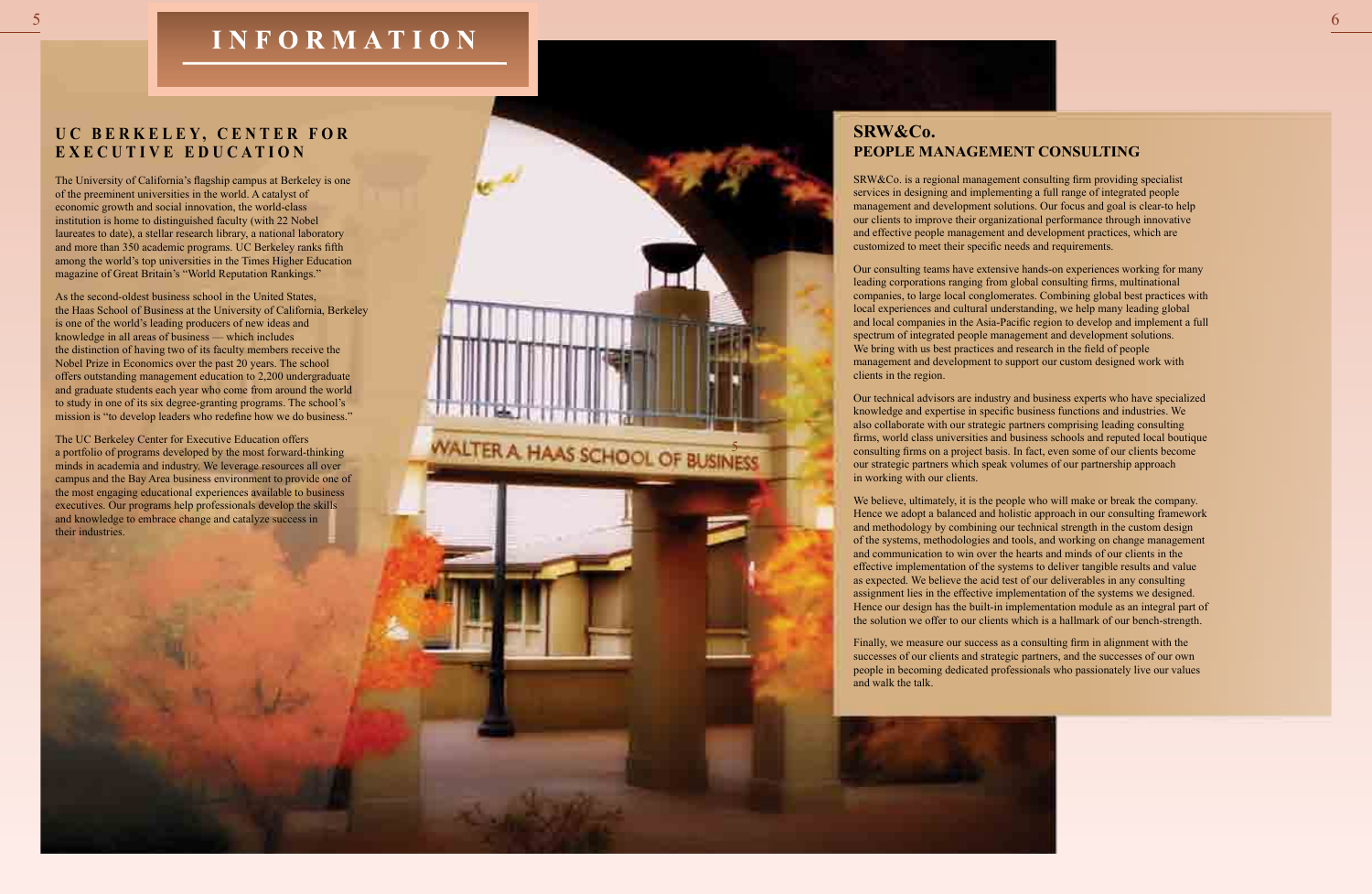$\boldsymbol{\Sigma}$ 

 $\approx$ 

 $\overline{C}$ 

 $\bigcirc$ 

 $\mathbf{\underline{\mathsf{K}}}$  $\Delta$ 

# Monday, 16<sup>th</sup> June 2014

#### **The Venture Capital Viewpoint: The Silicon Valley Landscape of Investors**

How different kinds of Silicon Valley investors choose where to put their money, and why?

#### **Pitch Clinic: Explaining and Persuading**

#### **Site Visit to Silicon Valley**

#### **Site Visit to Wells Fargo Bank**

# Friday, 20<sup>th</sup> June 2014

### **A Tale of Two Companies: Sony vs. Apple**

#### **Synthesis and Review**

#### **Innovation: Getting to "I" Land**

#### **Global Economic Trends and the ASEAN Region**

#### **Customers/Stakeholders (***split session***)**

**Designing Solutions: Anticipating What Will Make Your Innovation Work**

#### **Site Visit to Energy Biosciences Institute**

### **Collaborators' Clinic: Reflecting on Your Biggest Innovation Challenges** *- Core Faculty*

### **Team: Leading Global Teams With and Toward Innovation**

### **Team: Understanding and Leveraging Your Collaborative Persona** *- John Danner & Dan Mulhern*

#### *- Steven Weber*

*- John Danner & Mark Coopersmith*

#### *- Clark Kellogg*

#### *- Chris Somerville*

#### *- Dan Mulhern*

*Campus Tour*

*Photo shoot Session*

*- John Danner*

#### *- Clark Kellogg*

*- Kurt Beyer*

### *- Mark Coopersmith & John Danner*

### *Free time in San Francisco*

#### *- Mark Coopersmith & John Danner*

#### *- Core Faculty*

The innovation imperative for organizations, developing a working definition of innovation, targets for innovation in your business.

A hands-on interdisciplinary creative workshop to bring a product/service/solution idea to life to strengthen both your strategy and venture pitch, including various approaches to rapid prototyping.

The team will present a brief pitch for a particular innovation or venture idea, followed by a critique and suggestions from our Core Faculty.

## Thursday, 19<sup>th</sup> June 2014

A full-day Innovation Tour to visit Google or other large tech firm.

Two specific cases of innovators in the same broad market space – what they do and did right and wrong, and the implications of their lessons for your innovation thinking and strategies.

Returning to the innovation challenges from Day 1, the core faculty will hear further insights about the biggest obstacles in accelerating innovation inside the organizations, interspersed with suggestions and practical approaches, techniques and strategies from Core Faculty members on how to improve the odds of success.

Final thoughts on the themes of the week and ideas for what the participants might do differently when they get back to work.



Global economic trends and outlook; Asia/ASEAN : major challenges and prospects; US-ASEAN INSPIRE program; US political and economic policies and their impact on Asia/ASEAN.

An introduction to design thinking tools to learn faster what works with users and customers, and ideas on how to integrate design into your strategy.

# **Tuesday, 17<sup>th</sup> June 2014**

The Energy Biosciences Institute is a \$500-million public-private partnership between UC Berkeley and BP exploring new technologies and solutions to the world's energy challenges.

Modeling your innovation agenda with your team; leadership case studies; lessons and models from different settings; global mindset.

# Sunday,  $15$ <sup>th</sup> June 2014

### **Opening Dinner Prototyping Rules!**

Identifying, mixing, matching and managing different styles to get the benefit of diversity in advancing your innovation initiatives – whether in developing new programs, improving organizational change efforts or improving team performance.

- The group will be divided into public and private sectors, and each will have its own session. Track-1 Private Sector: Customers—Finding, winning, keeping and leveraging them.
	- (*Mark Coopersmith*)
- Track-2 Public Sector: Mobilizing Stakeholders in a Web 2.0 World. (*John Danner*)

#### **Reflections on Site Visits** *- John Danner*

Discussion of impressions from the site visits/conversations; connecting the dots with the earlier sessions.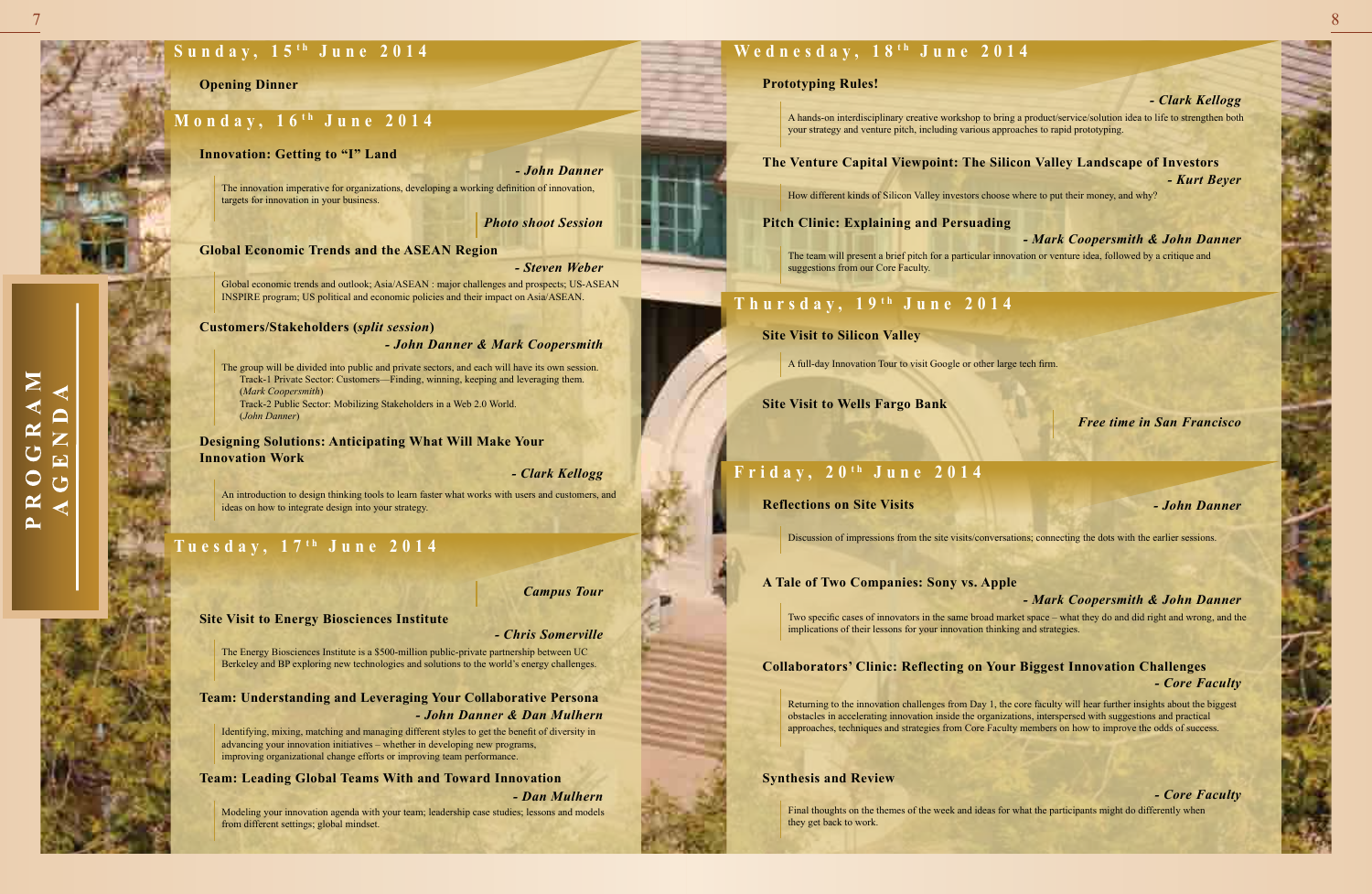**Clark Kellogg** teaches about the application of design thinking and innovation practice s to the disciplines of learning, design and business. He holds appointments in the Haas School of Business, the School of Information and the College of Environmental Design. Clark was the Founding Director of the Cal Design Lab, promoting interdisciplinary and project-based learning campus-wide. Clark is also a Partner in the innovation consultancy, Collective Invention, Inc.

An architect by training, Clark has worked in the design disciplines of architecture, graphic design and product design. He founded Kellogg Communications in NYC, and was the Creative Director of the 130-store Nature Company. Clark was the founding director of the State Street Global Investors Innovation and Communications Lab and became a Principal of the firm in Boston. There, he was the first designer to sit on the Executive Committee of a Fortune 500 company.

Clark has delivered innovation and design thinking workshops in China, Brazil, Italy, and across the US. Clark holds undergraduate and graduate degrees in environmental design and architecture from CCNY and UC Berkeley.





# FACULTY & SPEAKERS

## **CLARK KELLOGG**



## **JOHN DANNER STEVEN WEBER**

**John Danner** teaches courses on entrepreneurship, innovation and strategy at UC Berkeley's Schools of Business and Information, as well as the Executive MBA program. He is also an annual Visiting Professor at Princeton University, teaching a campus-wide course on entrepreneurship to address global challenges, in addition to having launched an "Ideas Factory" program for student entrepreneurs and a discussion series on failure as the frequent companion of innovation. John is a senior moderator of leadership seminars for both the Aspen Institute and Federal Executive Institute, he speaks, consults and conducts executive education courses on innovation, strategy and leadership around the world. John has extensive experience directing major consulting, management and policy projects for organizations ranging from Fortune 500 companies and major government agencies to large nonprofit institutions and emerging ventures.

As a management consultant, attorney, entrepreneur and executive, he has helped organizations develop and successfully execute strategic initiatives in rapidly changing environments - including energy, telecommunications, consumer products, high tech, health care, education and information industries. His career has been interspersed with both seniorlevel public service positions at the state and federal government levels, and startup entrepreneurial ventures in the business publishing and philanthropic fields. TED University, which has become a popular part of the global TED conferences, was also his brainchild. In addition to serving on several advisory boards, he is also a judge for the international Spark Design Awards.

John holds the JD, MPH and MAEd degrees from UC Berkeley and a BA from Harvard College. He is married to his college girlfriend, with whom he has three sons.



**Steven Weber** serves as Professor of Political Science and The School of Information at UC Berkeley. In addition, he is a Senior Advisor , Monitor Deloitte.

Steven works at the intersection of technology markets, intellectual property regimes, and international politics. His research, teaching, and advisory work for the last decade have focused on the political economy of knowledge intensive industries, with special attention to health care, information technology, software, and global political economy issues relating to competitiveness. He is also a frequent contributor to scholarly and public debates on international relations and US foreign policy.

Steven went to medical school at Stanford and then got his Ph.D. in the political science department at Stanford. He served as special consultant to the president of the European Bank for Reconstruction and Development and has held academic fellowships with the Council on Foreign Relations and the Center for Advanced Study in the Behavioral Sciences, and was Director of the Institute of International Studies at UC Berkeley from 2003 to 2009.

Over the last 20 years, Steven has advised multinational companies, government agencies, and non-profit organizations on risk analysis, strategy, and business forecasting in the areas of international political risk, technology, and global economic change, in part through Monitor Deloitte in San Francisco and The Glover Park Group in Washington DC. His books include *The Success of Open Source* and, most recently, *The End of Arrogance: America in the Global Competition of Ideas* (with Bruce Jentleson) and *Deviant Globalization: Black Market Economy in the 21st Century* (with Jesse Goldhammer and Nils Gilman).

.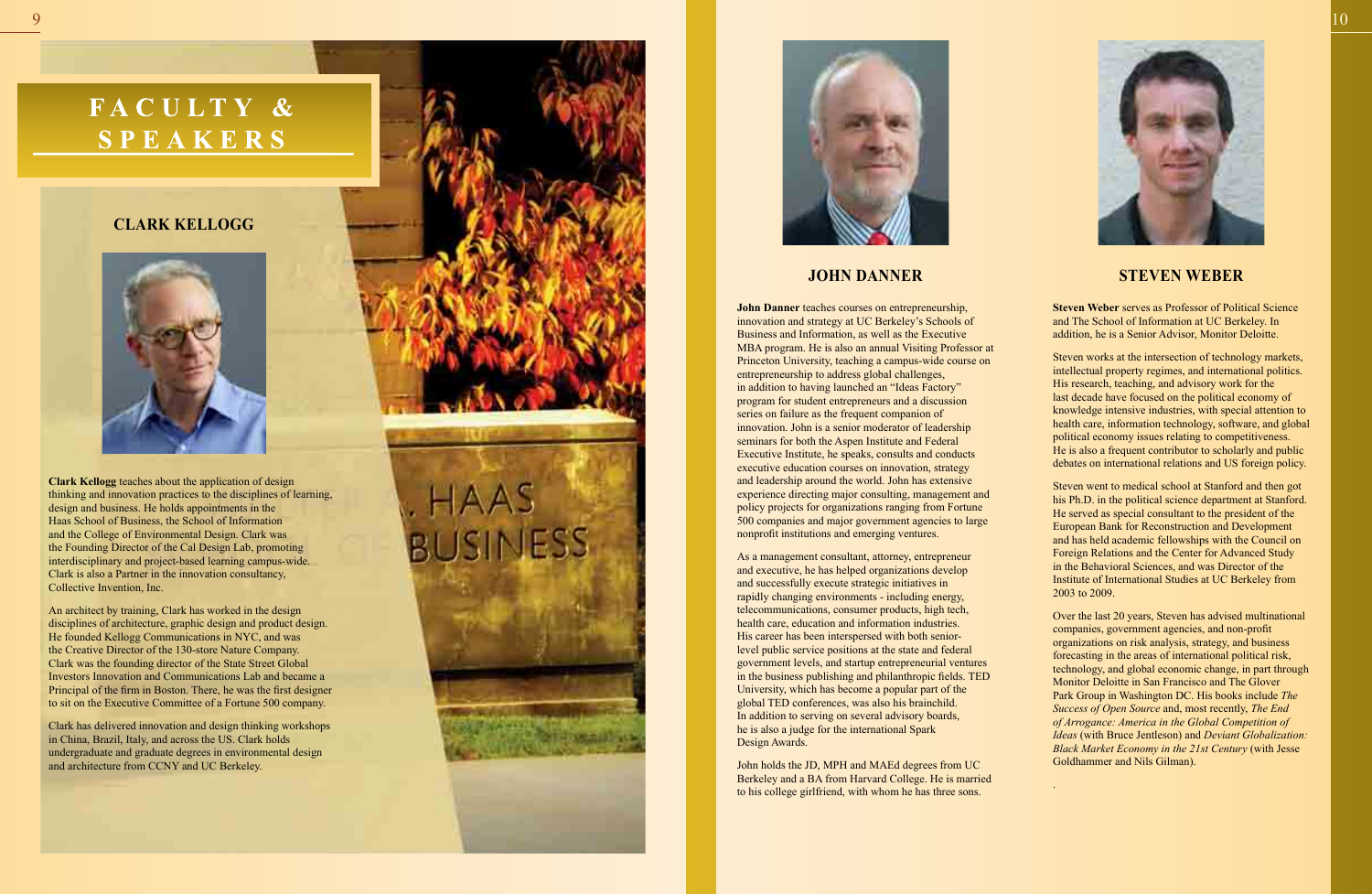

**Mark Coopersmith** has spent more than two decades building and advising businesses ranging from VCbacked ventures through global corporations, while also educating the next generation of entrepreneurial business leaders. In his business career he has founded and built a \$150mm division for Sony, led the \$300mm Global Technology Brands group at Newell Rubbermaid, was founding CEO of online payments company WebOrder (now Motorola), and earlier in his career was a strategy consultant with Ernst & Young.

As Managing Director of the Argonauts Group, Mark works with clients such as Intel, DirecTV, T. Rowe Price and Sony, along with early-stage and middlemarket companies, to drive innovation, performance and growth. Mark has spent 10 years on the faculty at UC Berkeley's Haas School of Business where he teaches Entrepreneurship and mentors aspiring entrepreneurs. He is an alumnus of UC Berkeley, where he earned his B.A. and MBA degrees.



Chris is a member of the US National Academy of Sciences, The Royal Society of London and the Royal Society of Canada and has received numerous scientific awards including most recently the Presidential Green Chemistry Award, and the Balzan Award which he shared with Elliot Meyerowitz (Caltech). He cofounded six scientific journals and cofounded three biotechnology companies, Mendel Biotechnology, LS9 Inc, and Poetic Genetics.

**Chris Somerville** is the Director of the Energy Biosciences Institute (EBI), a research institute at UC Berkeley, Lawrence Berkeley National Lab and the University of Illinois Urbana-Champaign supported by a ten-year \$350M commitment from the energy company BP (www.energybiosciencesinstitute.org).

Chris is the Philomathia Professor in Alternative Energy at UC Berkeley. He was a professor at Stanford University and director of the Carnegie Institution for Science from 1994-2007. He has published more than 230 scientific papers and patents in plant and microbial genetics, genomics, biochemistry, and biotechnology. His current research is focused on the characterization of proteins, such as cellulose synthase, implicated in biomass synthesis and modification.





**Dan Mulhern** is a nationally recognized expert in leadership and organizational culture. Mulhern has worked with a great range of organizations, corporations and government groups.

Through his work as a public speaker, radio personality, writer, leadership coach and consultant, Dan has inspired thousands to lead with their best self. Dan has written two books on leadership: *Everyday Leadership: Getting Results in Business, Politics and Life and Be Real: Inspiring Stories For Leading at Home and Work*, and is co-author with his wife, former Michigan Governor Jennifer Granholm of *A Governor's Story: The Fight for Jobs and America's Future*. The book discusses leadership during difficult times and periods of intense change, focusing in particular on how Granholm led Michigan out of its major economic meltdown.

Dan is an honors graduate of Yale University and Harvard Law.

**Dr. Kurt Beyer** teaches Entrepreneurship and Innovation for MBAs, undergraduates, and grad students from other Berkeley departments. As part of The Lester Center for Entrepreneurship and Innovation, Kurt's classes have launched many successful Silicon Valley start-ups that began as semester projects in these classes.

Kurt is also an adviser to entrepreneurs and start-ups through Morgan Stanley. He has served as a CEO of his own startup and currently works with Yelp, Marin Software, Incredible Labs, and Socialwire.

Kurt received his Ph.D. from the University of California-Berkeley, Master's degree from Oxford University in England, and attended the U.S. Naval Academy as an undergraduate. After graduating the U.S. Naval Academy Kurt flew F-14 Tomcats for the Navy and received the Navy Commendation Medal and National Defense Medal for his service.



## **MARK COOPERSMITH CHRIS SOMERVILLE DAN MULHERN** *President of Granholm Mulhern Associates*

## **KURT BEYER**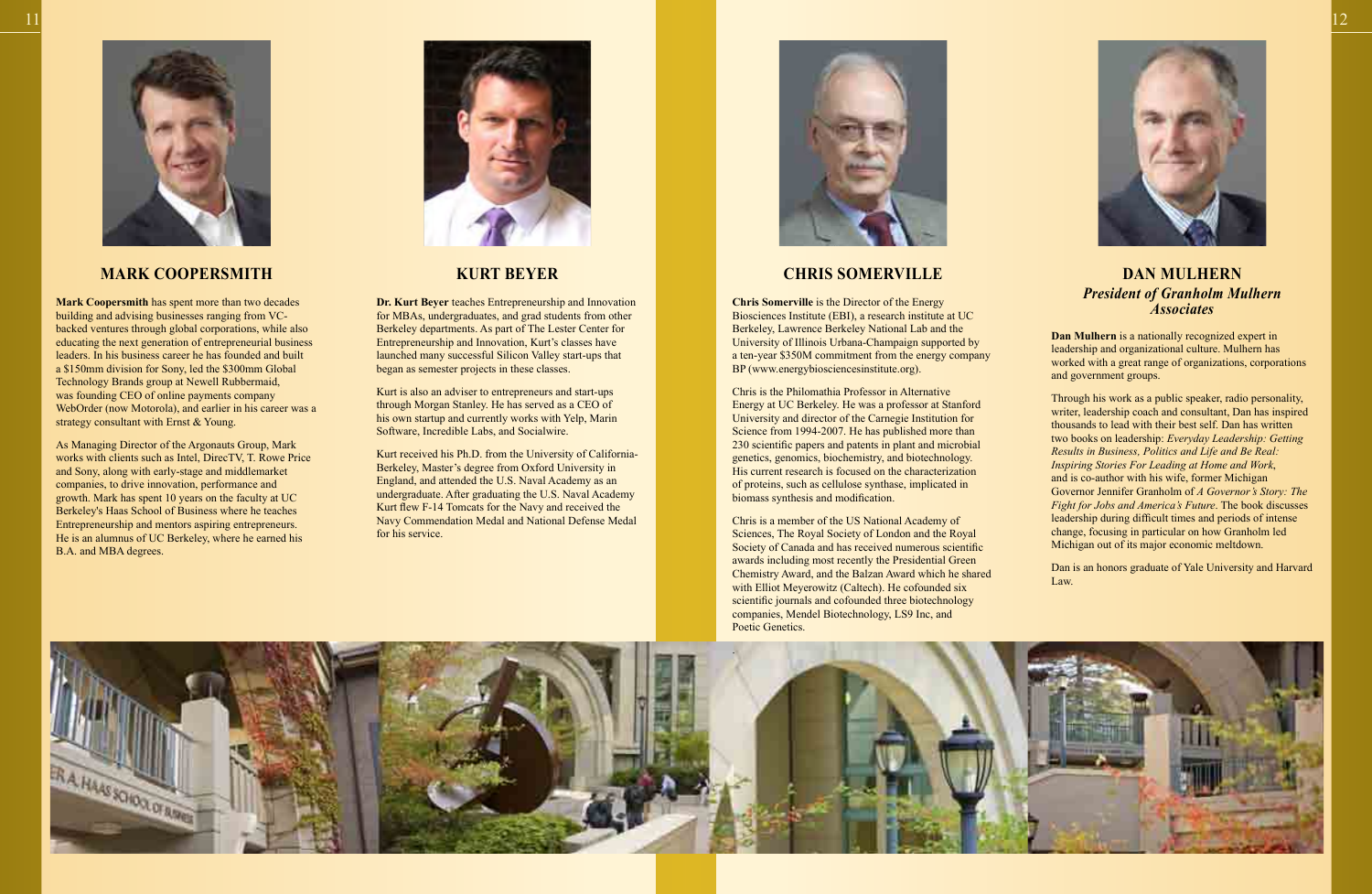The course will take place at the Haas School of Business, University of California Berkeley. Each day, breakfast, lunch and afternoon refreshments will be offered. The Haas School building is designed by the renowned architect Charles Moore and built in 1995. It is a mini-campus of three connected buildings set around a central courtyard. The buildings were designed to create a sense of community by fostering business and educational interactions among students, faculty, staff, and visitors.

> Our Opening Reception will take place on the UC Berkeley campus at the Haas Business School Wells Fargo Room. It features an elegant craftsman design, high ceilings, and spacious balconies on either side overlooking the Haas School of Business and the UC Berkeley campus.



Led by expert student guides who know the university and the nuances of student life, a campus tour is ideal for anyone wishing to learn more about the university. Tour will include visits to the iconic Campanile Esplanade, Sproul Plaza, and Free Speech Movement Café. The tour will end with a visit to the Energy Biosciences Institute-the largest publicprivate partnership of its kind in the world, created to apply advanced biological knowledge to the area of bioenergy development.



The cost of travel, accommodation and visa will be borne by the participants.

We will recommend the hotel within walking distance to the campus. We suggest all participants make hotel reservations as early as possible to secure rooms during summer peak season.

This program is aimed at those senior executives who have responsibilities for strategic leadership and for improving their company's performance. Particularly, this program is very relevant to CEOs, members of Boards of Directors, members of Boards of Commissioners or senior executives who are about to assume top management positions. The program is applicable for executives working in both the public sector and the private sector across industries.

Applications are accepted on a first-come, first-served basis. Early registration is recommended.

Our Graduation dinner and certificate presentation ceremony will be held at the Berkeley International House-a multicultural residential center for international students and scholars from around the world. Its mission is to foster intercultural respect, understanding, lifelong friendships, and leadership skills to promote a more tolerant and peaceful world.



# 13 and  $\blacksquare$  . The state of  $\blacksquare$  is the state of  $\blacksquare$  is the state of  $\blacksquare$ **INFORMATION**

# **TEACHING VENUE**

Center for Executive Education Haas School of Business University of California, Berkeley 2220 Piedmont Ave. Berkeley, California





# **LOCATION**

# **OPENING RECEPTION & GRADUATION DINNERS**

# **CAMPUS TOUR T R A V E L &**

# **ACCOMODATION**

## **W H O S H O U L D ATTEND?**

# **REGISTRATION**